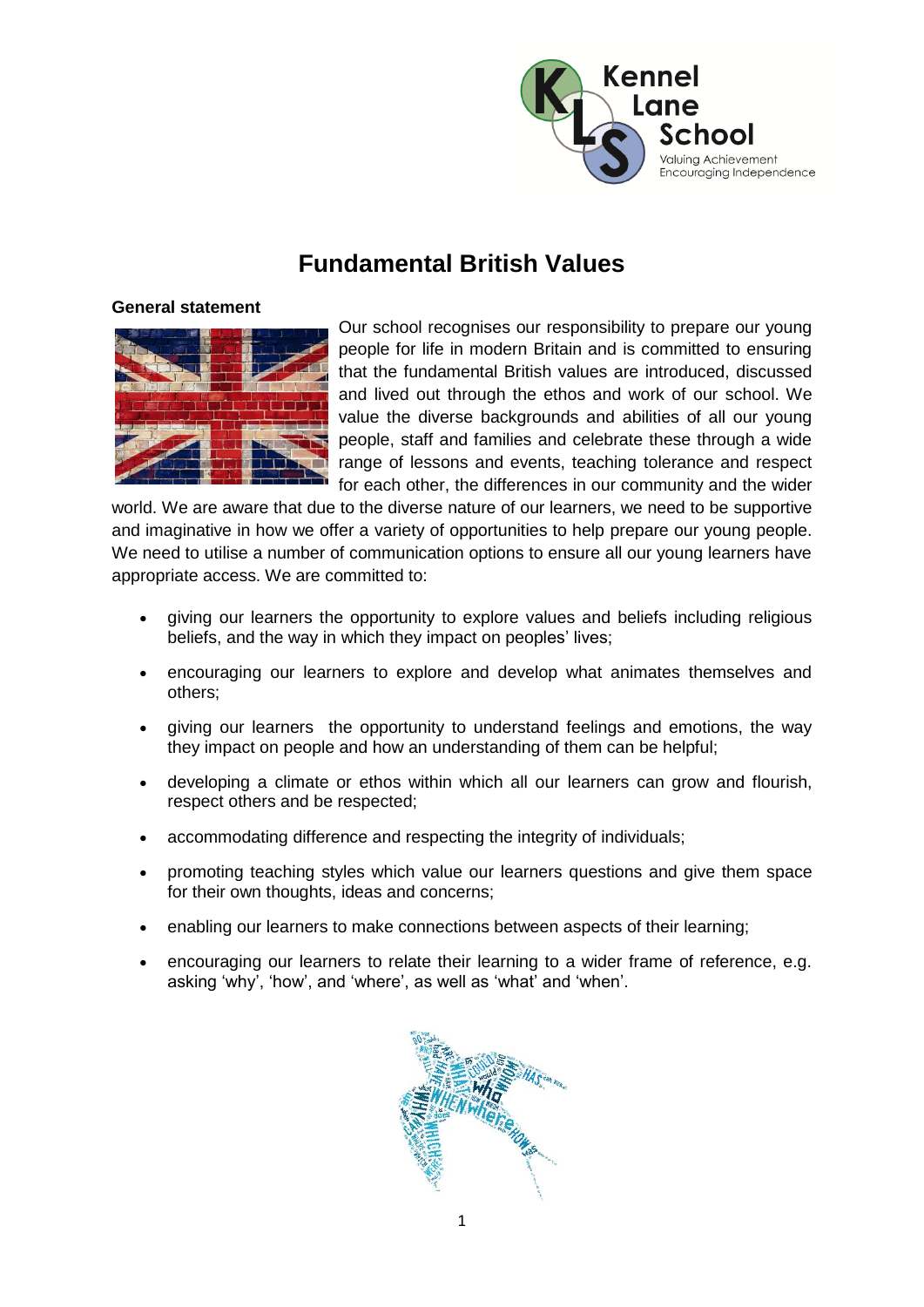All curriculum areas provide a vehicle for furthering understanding of these concepts and, in particular, our teaching of RE, PSHE and Citizenship may provide excellent opportunities to deepen and develop understanding to the level of our young learners ability and understanding. All learners are encouraged to embrace these concepts with enthusiasm. We are aiming to develop:



- honesty
- an agreed sense of right and wrong with the confidence to stand up for compassion, and respect.
- consideration for others and an appreciation of their uniqueness and qualities
- concept of "fair play" winners and losers in sport and games
- drug awareness and personal safety
- responsibility for self and others

#### **What are British Values?**

The Government emphasises that schools are required to ensure that key 'British Values' are taught in all UK schools.

Actively promoting 'British Values' also means challenging learners, staff or parents expressing opinions contrary to fundamental British values, including 'extremist' views.

At our school, values of tolerance and respect permeate all areas of school life. This engenders a climate within which learners feel safe and secure and facilitates the fulfilment of potential. Learner voice plays an integral part in driving the school forward and school rules at different levels are seen as the foundation upon which this can be achieved.

The Government set out its definition of British values in the 'Prevent Strategy':-

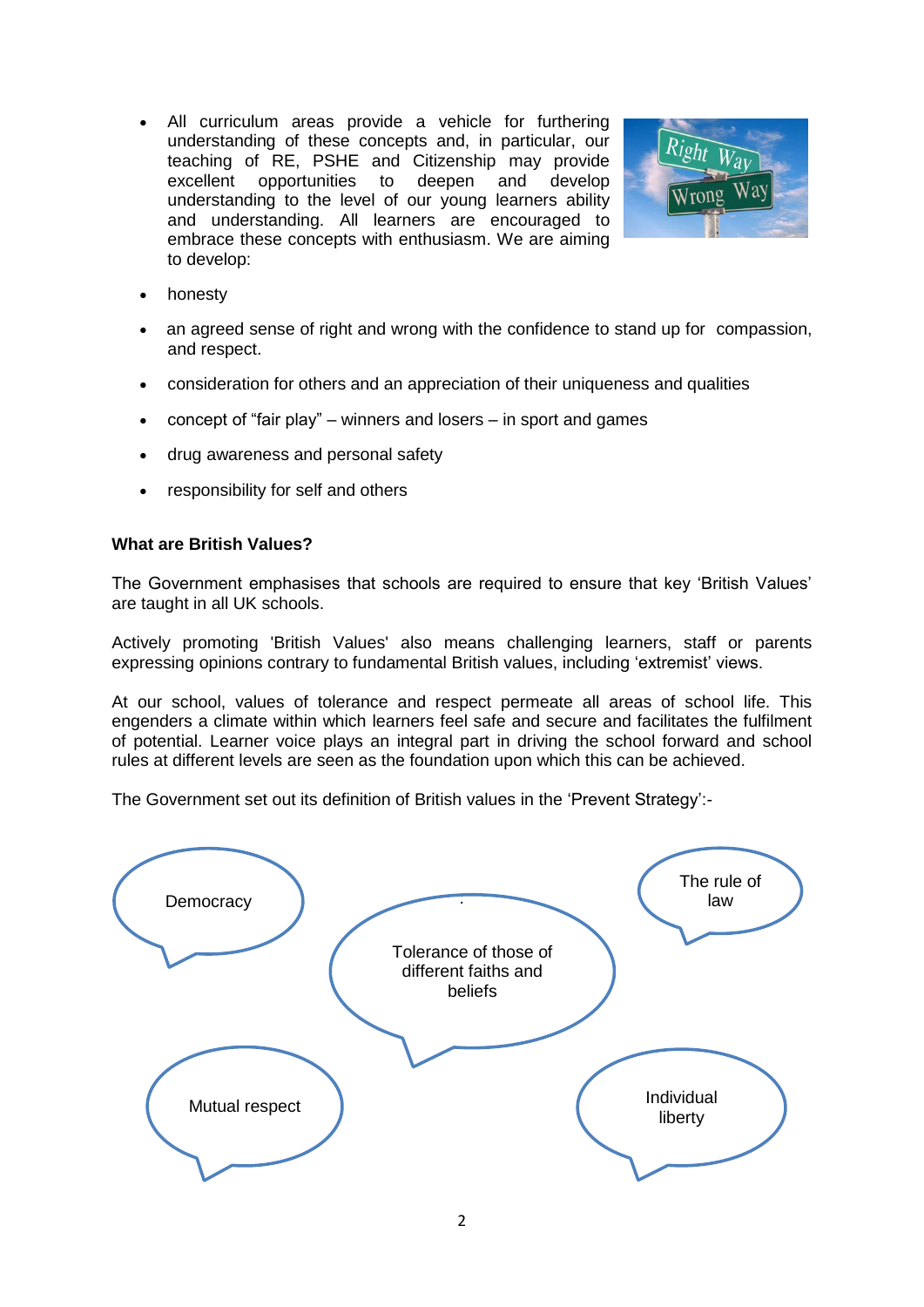# **British Values at Kennel Lane School**

## **Democracy**

**"***A system of government in which power is vested in the people, who rule either directly or through freely elected representatives. This may also exist under a Monarchy".*

Democracy is an integral part of our school life. Learners have the opportunity to have their voices heard through our School Council, listening and communicating with peers and adults and questionnaires



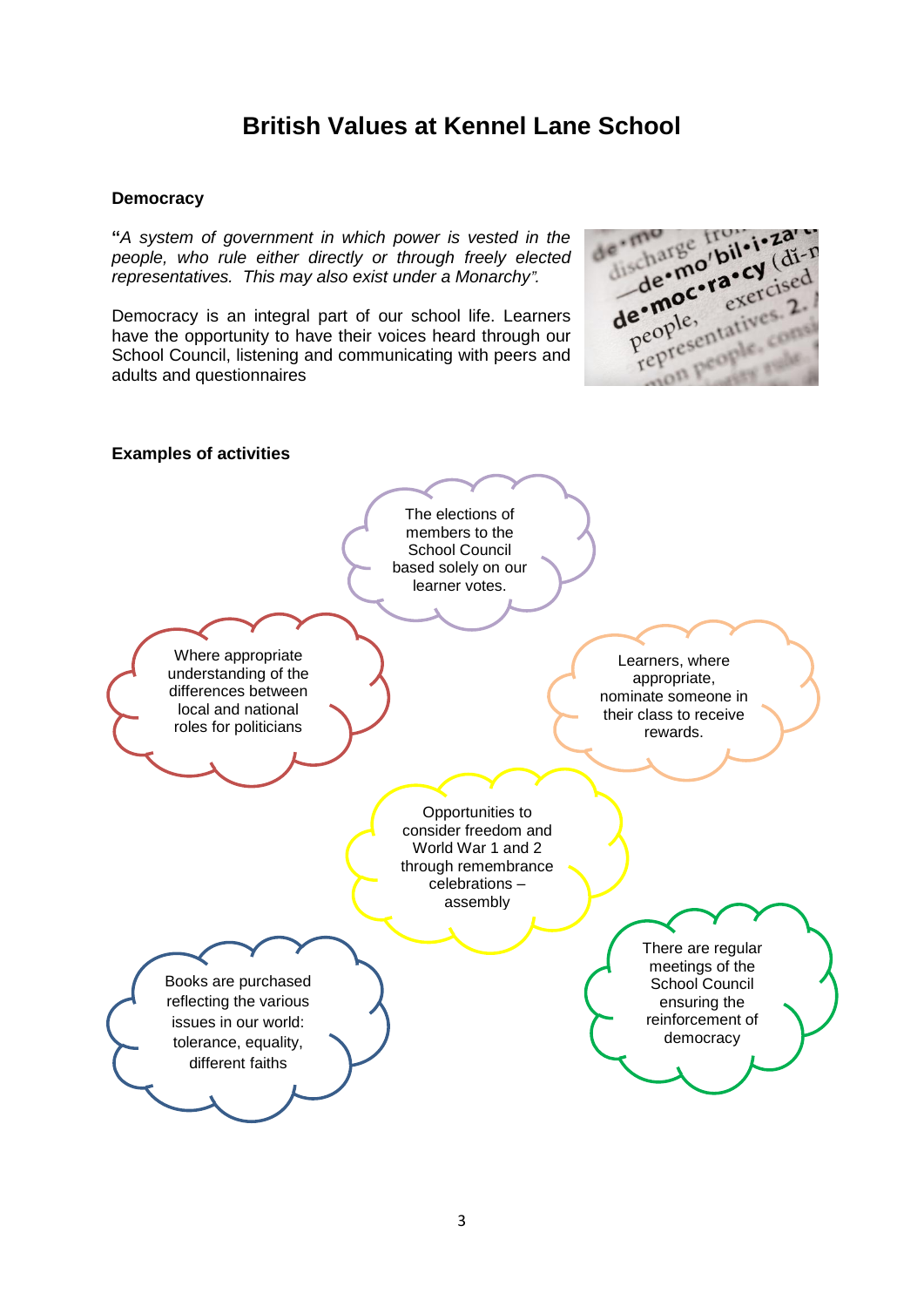# **The Rule of Law**



The importance of Laws, whether they be those rules that govern the class, the school, or the country, are consistently reinforced throughout regular school days, as well as when dealing with behaviour and through collective worship. Learners are taught the value and reasons behind boundaries, rules and laws, that they govern and protect us, the responsibilities that this involves and the consequences should rules and laws get broken.

#### **Examples of activities**:

Pupils learn a sense of 'right' and 'wrong' through the setting of classroom rules – within an overall behaviour policy with its clear rewards and sanctions.

School and class rules are shared.

Assemblies introduce work around civil rights, important historical moments, religious celebrations and fun activities.

Class charters are created through discussions with learners around rights and how learners/teachers will ensure these rights are respected.

Commitment to playground peer mediation processes, which is a successful part of playtimes.



Our Rules Take care of yourself. Take care of friends. Take care of everything. Do your best work



PE lessons promote the concept of fair play.

 Sporting events, a range of visits and use of outdoor education centres are planned to ensure our learner's experiences are broad, meaningful and varied.

Anti-bullying focus/range of events and activities.

Keeping Safe In School & on the internet and workshop for parents on internet safety.

Visits from agencies/community such as the Police; Fire Service; Armed Forces.

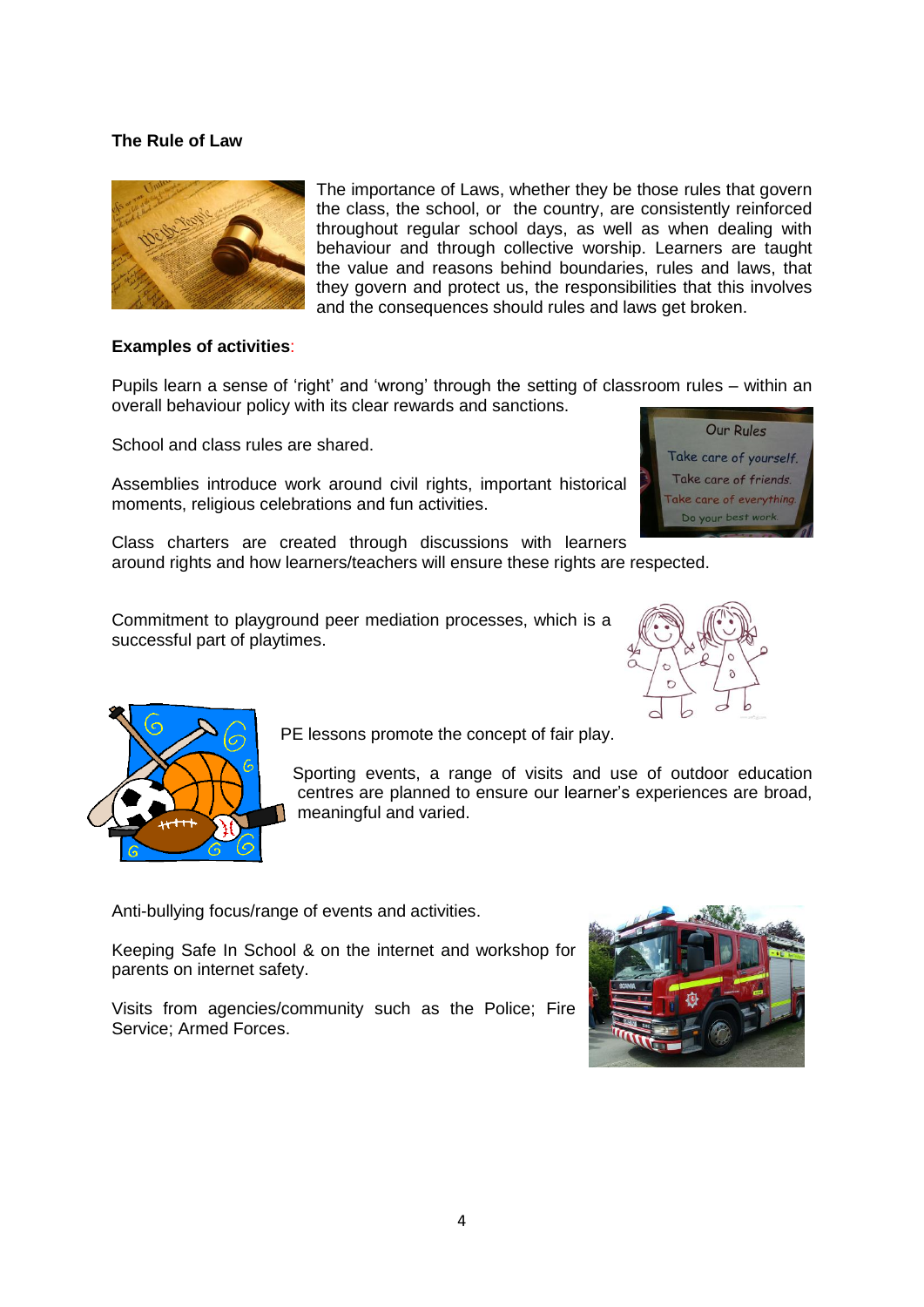# **Individual Liberty**



## **Examples of activities**

Within school, learners are actively encouraged to make choices, knowing that they are in a safe and supportive environment. As a school we educate and provide boundaries for our learners to make choices safely, through the provision of a safe environment and empowering education. Learners are encouraged to know, understand and exercise their rights and personal freedoms and are guided on how to exercise these safely, for example through our E-Safety and PSHE lessons.

- Our learners are aware of their freedom to make choices and to do the right thing.
- Our learners are encouraged to make the right choice through being made aware of consequences of choices and actions.
- Teachers know about the young people and their learning and achievements – so that individual learning styles can be taken into account and reflected in teaching and learning.



- Stories in assemblies reflect the theme of liberty.
- Young people make appropriate decisions to use good learning behaviours in class to maximise the progress in their learning, making positive contributions to establishing 'law and order' in our classes.

# **Mutual Respect**



Part of our school ethos and behaviour policy has revolved around Core Values such as 'Respect', and learners have been part of discussions and collective worship related to what this means and how it is shown.

# **Examples of activities**

All staff model mutual respect in their dealings with one another, with children and parents, with a focus on manners.

- Rewards for politeness and 'star' of the week.
- Reading Buddies programmes where older children read with younger ones.
- Fundraising for charities.
- Leadership commitment and monitoring to ensure there is consistency in class approaches to this work.
- Posters around the school promote respect for others.
- Agreed classroom rules, as well as behaviour policy.
- The concept of 'fair play', being magnanimous in defeat and participation in activities that promote kinship and affiliation with others are actively promoted in school.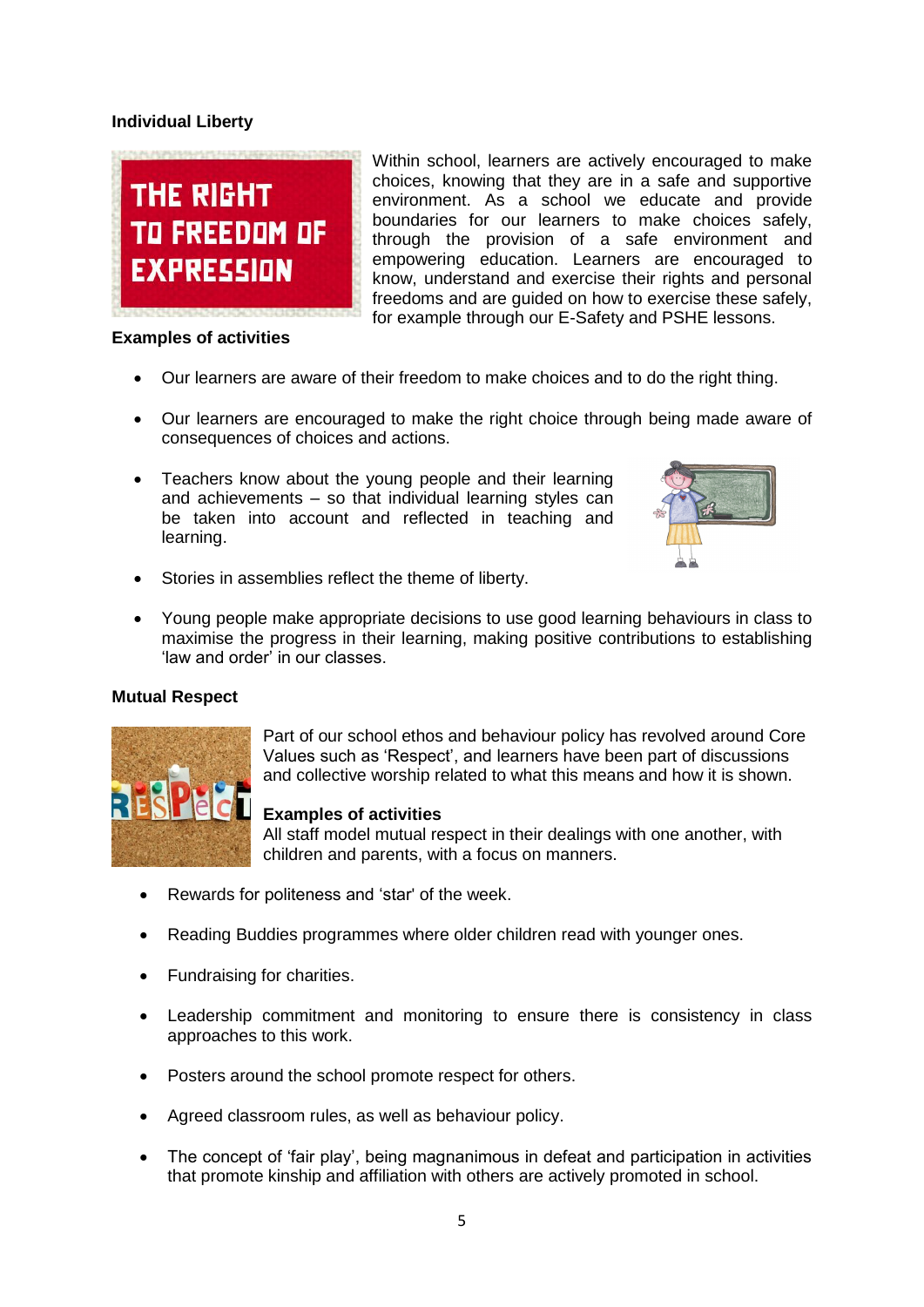# **Tolerance of those of Different Faiths and Beliefs**

*Tolerance of those of different faiths and beliefs is achieved through enhancing learners understanding of their place in a culturally diverse society and by giving them opportunities to experience such diversity.*



Collective worship and discussions involving prejudices and prejudice-based bullying have been followed and supported by learning in RE and PSHE. Members of different faiths or religions are encouraged to share their knowledge to enhance learning within classes and the school.

## **Examples of activities**

Collective Worship where stories, images, events & music promote agreed and accepted values.

Behaviour Policy supports respecting difference.

SEAL/ PSHE Programme with a focus on respect and tolerance of difference.

Discussion is a regular part of lessons and learners listen to contrasting viewpoints.



Ensuring that tolerance is promoted through diverse resources – e.g. books that describe different religions, family circumstances etc. that deal with potential racist or homophobic issues.

All incidents of racism or any form of bullying related to disability, religious or other issues are recorded and dealt with in line with agreed procedures and follow up with a discussion on the importance of diversity and respect.

The curriculum reflects all world religion and is taught across the school.

Staff and governor representation that celebrates diversity and tolerance and the school community.



The celebration of religious differences and similarities through a focus on Christmas, Easter, Eid, Holi, Passover, Rosh Hashanah, Diwali etc..

International Days – with foods and costumes from around the world.

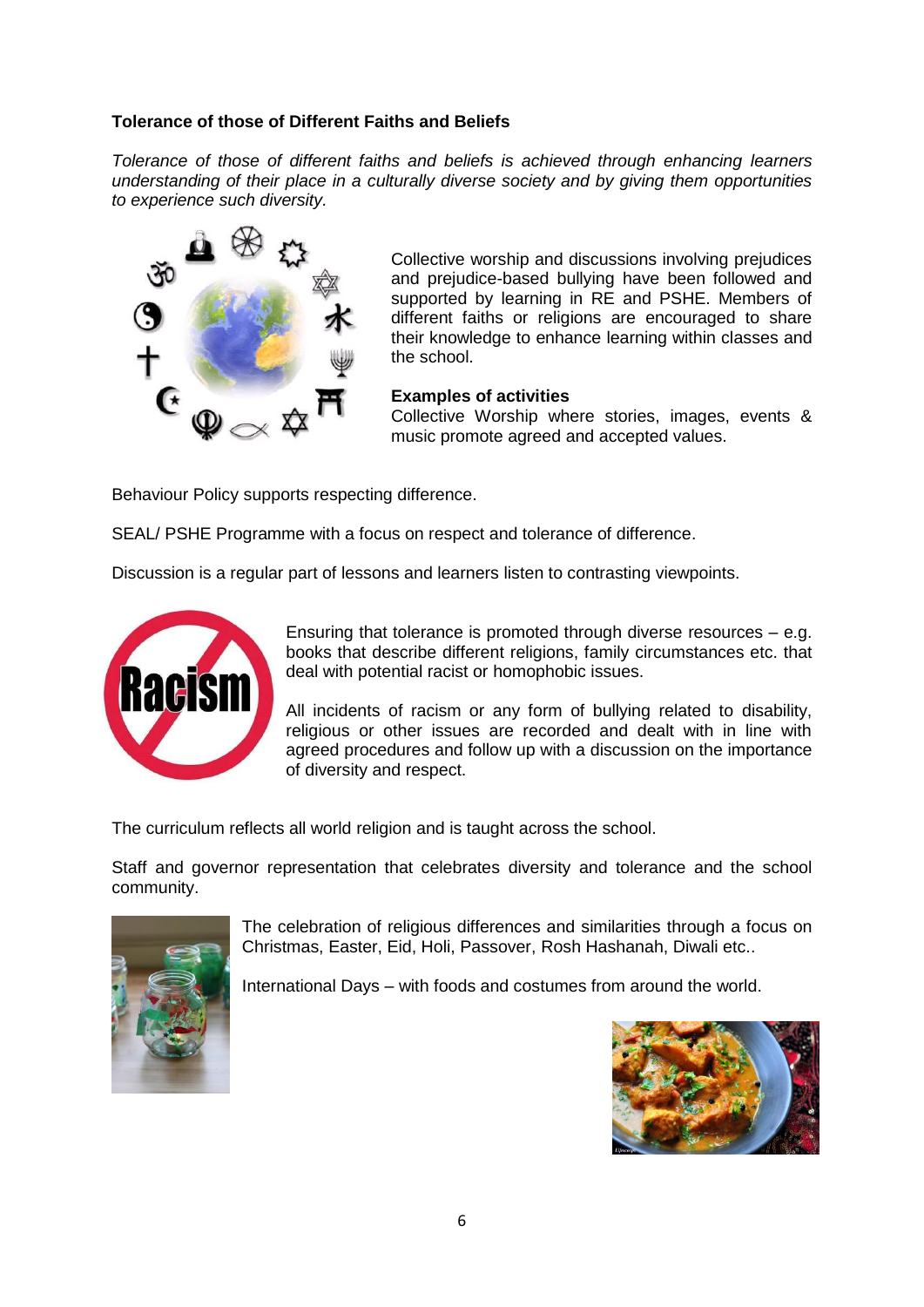## **British History within the Curriculum**

Our school offers a range of curriculum topics which have strong links to Britain both past and present. As a school we encourage knowledge of current affairs that are significant to us as a nation.

#### **Examples of activities**



We celebrated the wedding of the Duke and Duchess of Cambridge and the birth of Prince George and the Queen's Diamond Jubilee.





the modern world and our community.



Across all years, there is a focus on the work of famous British figures both past and present; these include Florence Nightingale and Queen Victoria. The children enjoy learning about people from the past and in particular those who have had an impact on



The World War 1 centenary was an important event, which saw the community gather together to remember those who died.

A number of activities were planned in school to mark the centenary, including a Remembrance Day Service, and money-raising events for our armed forces charities.

The school is proud of its history and takes every opportunity to use first hand historical evidence to find out more about its past.

#### **Curriculum themes and topics**

Our curriculum prepares our learners for life in British society; this includes developing the understanding and use of money, effective reading and writing skills, collaboration and discussion to research ideas and concepts. Curriculum themes include historical and geographical study in the context of the United Kingdom as well as national and international comparisons. Topic examples: Titanic, Local Study, The Victorians, World War I, The Seaside. Every Christmas the performances of KS1 children are based on the Christian faith.